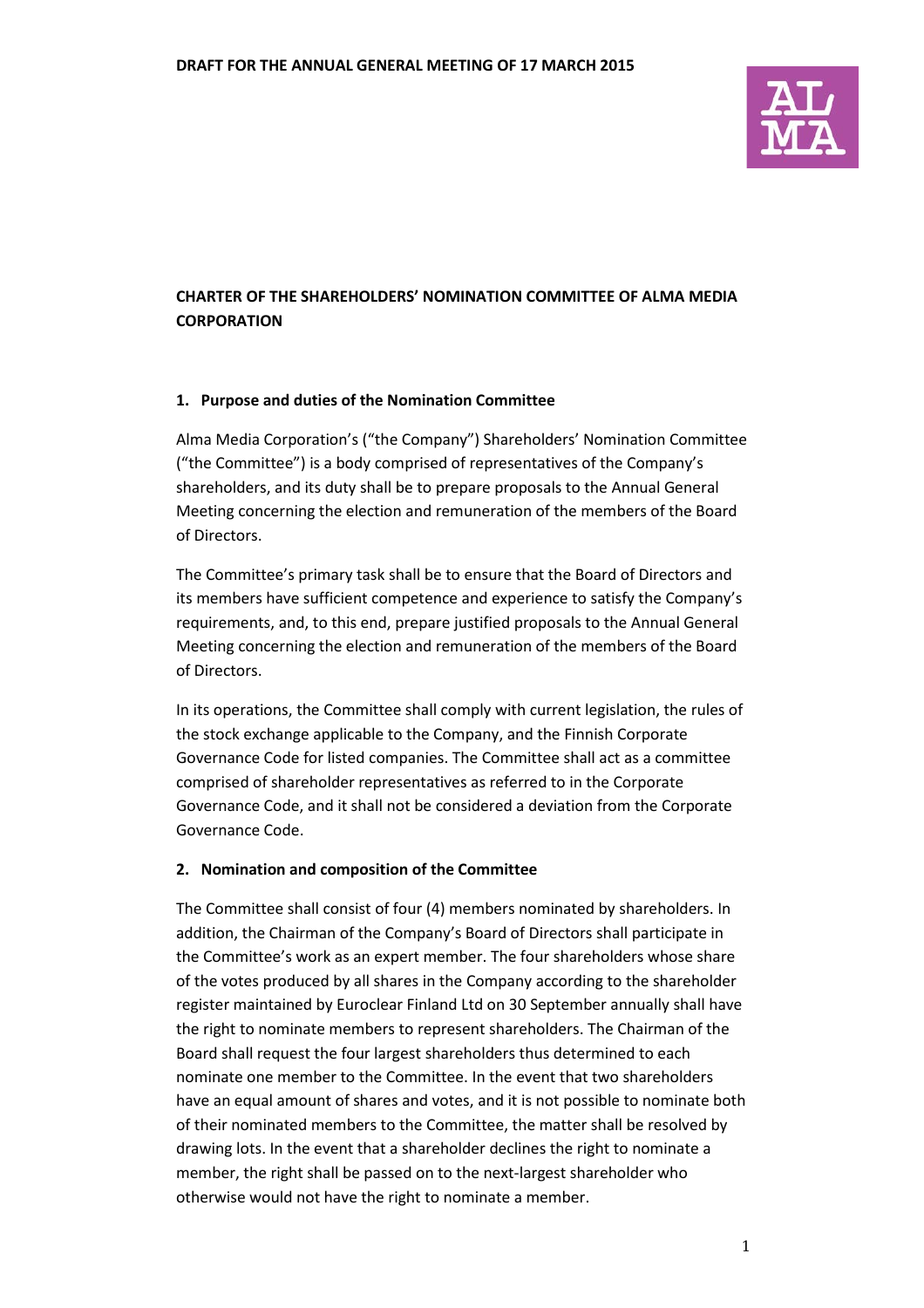

The Chairman of the Board shall convene the Committee's first meeting. The Committee shall elect a Chairman from among its members.

The Committee shall operate until further notice, until the Annual General Meeting resolves otherwise. The members of the Committee shall be nominated annually and their term of office shall end when a new Committee has been nominated.

The Company shall announce the composition of the Committee by means of a stock exchange release after the members of the Committee have been nominated and the Chairman has been elected.

In the event that a shareholder transfers more than half of the shareholding that determined the right to nominate a member to the Committee on 30 September and, following the transfer of shares, is no longer among the Company's ten largest shareholders, the member nominated by the shareholder shall resign from the Committee. In the event that a member nominated by a shareholder resigns from the Committee, the Committee may decide to request a shareholder that is not represented in the Committee to nominate a new member to the Committee. Such requests shall be made to shareholders in the order determined by the size of their shareholding in the Company based on share ownership on the day preceding the request. In the event that the number of the Committee's members declines to less than three, the Committee shall be required to request a shareholder to nominate a new member in the aforementioned manner.

The members of the Committee shall be independent of the Company, and members of the Company's management shall not be eligible for membership in the Committee.

A report on the Committee's activities shall be presented at the Annual General Meeting and published on the Company's website.

Committee members shall not be entitled to remuneration for their membership in the Committee, but their travel expenses shall be compensated in accordance with the Company's travel regulations.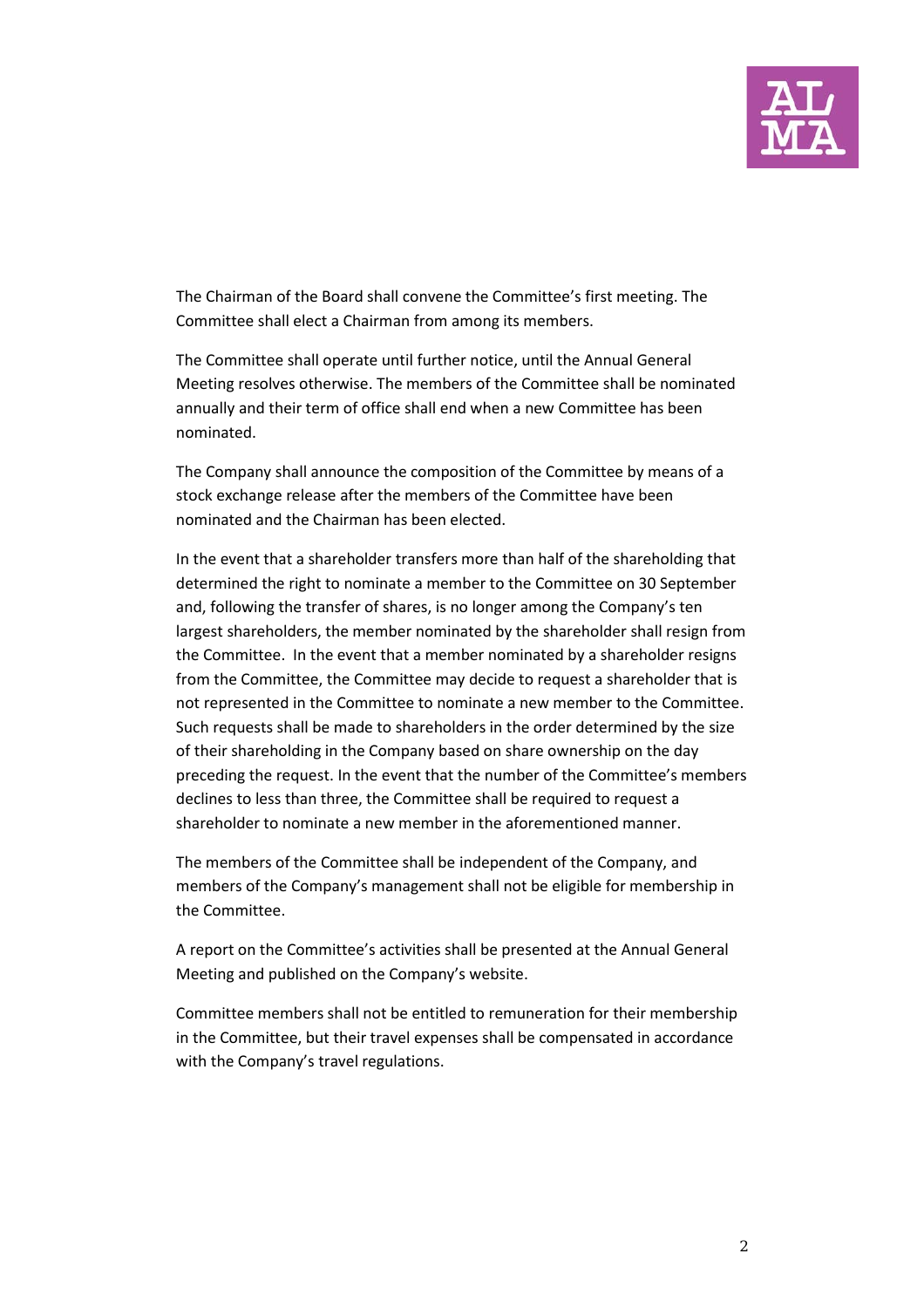

### **3. Decision-making**

The Committee shall have quorum when more than half of its members are present. The Committee shall not have the right to make a decision unless all of its members have been provided with the opportunity to participate in the meeting and the discussion of the matter.

The Committee shall make its decisions unanimously.

Minutes of the meeting shall be prepared concerning all Committee decisions. The minutes of the meeting shall be dated, numbered and archived in a reliable manner. The minutes of the meeting shall be signed by the Chairman of the Committee and at least one Committee member.

### **4. Duties of the Committee**

### **4.1. Duties of the Committee:**

The duties of the Committee shall include:

a) Preparing and presenting a proposal to the Annual General Meeting on the number of members to serve on the Board of Directors,

b) Preparing and presenting a proposal to the Annual General Meeting on the members of the Board of Directors,

c) Preparing and presenting a proposal to the Annual General Meeting on the remuneration of the members of the Board of Directors,

d) To identify successors to the members of the Board of Directors.

## **4.2. Qualifications of the members of the Board of Directors**

The Company's Board of Directors shall have sufficient expertise, as well as sufficient knowledge of and experience in matters related to the Company's industry and business operations.

As a group, the Board of Directors shall have sufficient knowledge of and competence in:

a) Matters related to the Company's industry and business operations;

b) The management of a public limited company of corresponding size;

c) Financial statements and financial reporting;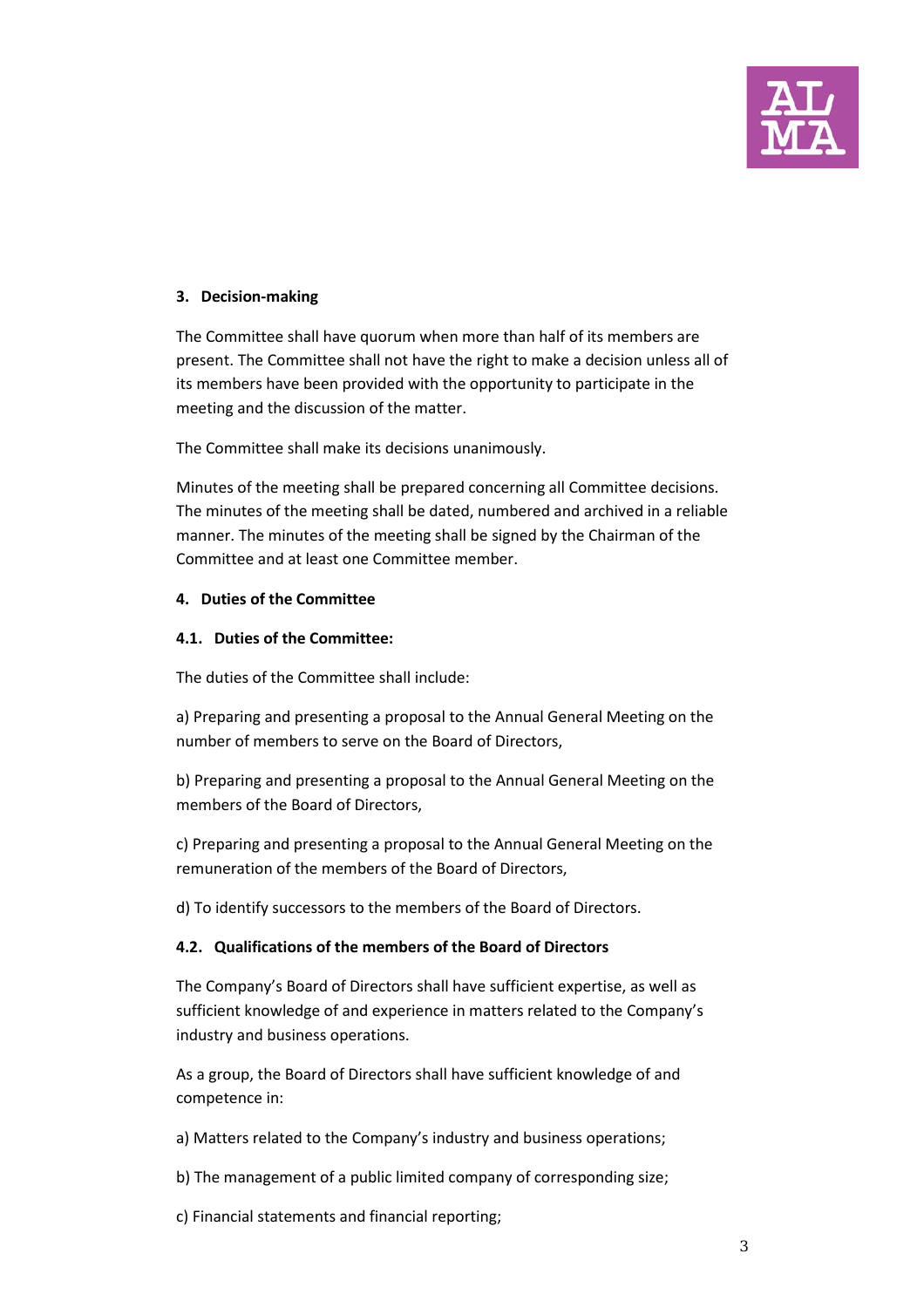

- d) Internal control and risk management;
- e) Strategy;
- f) Corporate acquisitions and divestments; and
- g) Corporate Governance.

The operations of the Board of Directors shall be evaluated annually and the results shall be reported to the Committee. The results of the evaluation shall be appropriately taken into consideration in the work of the Committee. The Committee shall have the option of hearing other shareholders in matters relating to the preparation of proposals, and the Committee shall have the right to use external experts, at a cost approved by the Company, to identify and assess potential successors to Board members.

In addition to the aforementioned, the Committee shall take into consideration current legislation, the rules of the stock exchange applicable to the Company, the recommendations of the Finnish Corporate Governance Code for listed companies, and particularly the requirements concerning independence stipulated by the Corporate Governance Code.

### **4.3. Chairman of the Committee**

The task of the Chairman of the Committee shall be to direct the Committee's work to ensure that the Committee achieves the goals set for it, taking into consideration the expectations of shareholders and the best interests of the Company.

The Chairman shall convene the Committee's meetings and chair them. In addition, the Chairman shall convene an unscheduled Committee meeting within 14 days of being requested to do so by a member of the Committee.

### **4.4. Proposals to the Annual General Meeting**

The Committee shall submit its proposals to the Company's Board of Directors by 30 January preceding the Annual General Meeting. The proposals shall be included in the notice to the Notice to the Annual General Meeting.

The Committee shall present its proposals and report on its operations to the Annual General Meeting. The aforementioned information shall also be published on the Company's website.